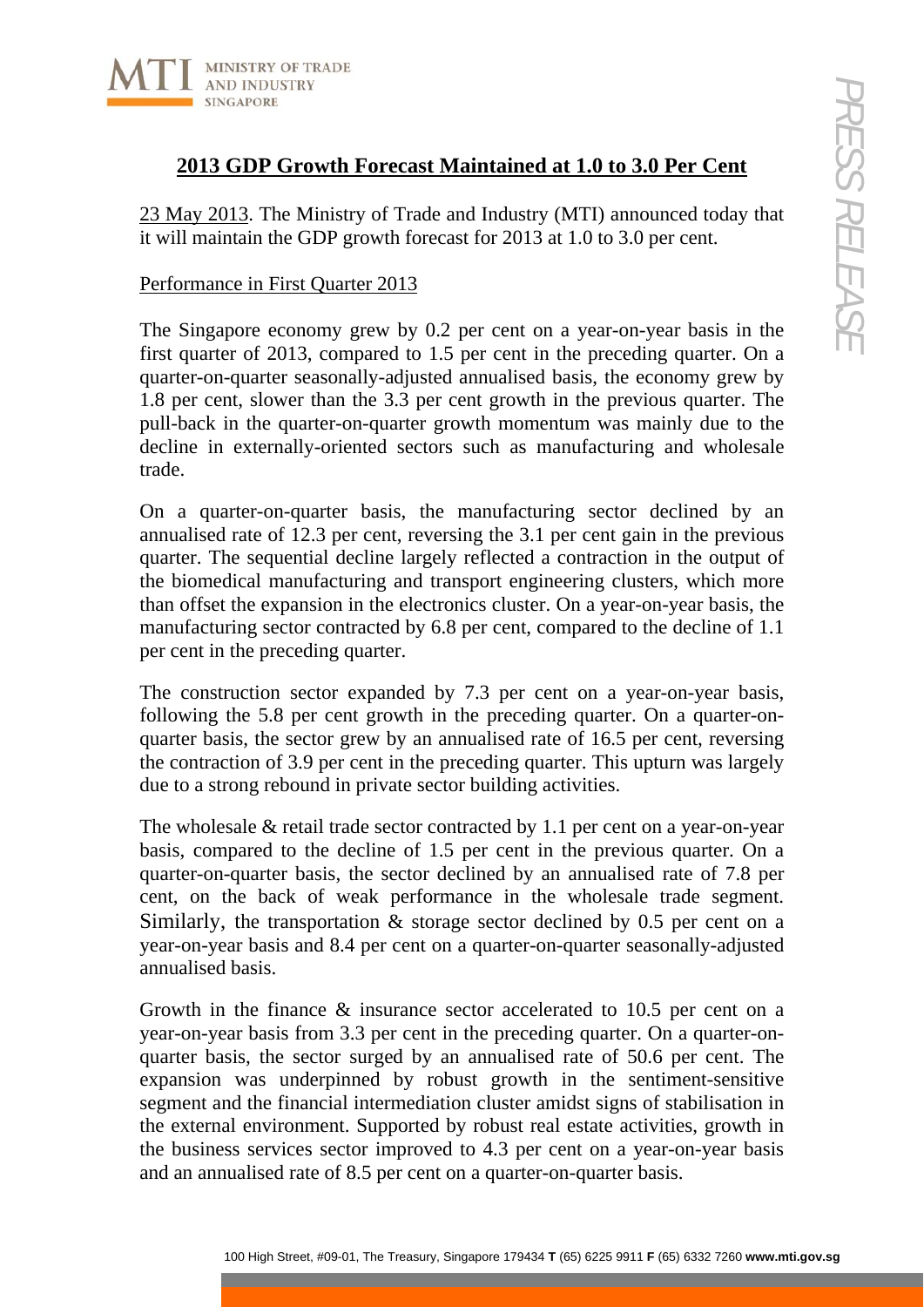

On a year-on-year basis, growth in the accommodation & food services sector slowed marginally to 2.1 per cent from 2.2 per cent in the previous quarter, while other services industries contracted slightly by 0.1 per cent, compared to the growth of 0.9 per cent in the preceding quarter. On a quarter-on-quarter basis, these sectors grew by annualised rates of 6.2 per cent and 4.5 per cent respectively.

#### Economic Outlook for 2013

10 Houstone<br>
con-year basis, growth in the accommodation & food services sector<br>
con-year basis, growth in the preceding quarter. On a quarter-on-quarter<br>
10 of 0.9 per cent in the preceding quarter. On a quarter-on-quar External macroeconomic conditions have stabilised since late last year, and global economic growth is expected to improve gradually this year. In the US, the economy is expected to grow modestly, with resilient private demand helping to cushion the impact of fiscal cutbacks. The Eurozone is expected to remain in recession amidst record high unemployment and weak domestic demand. In Asia, growth is likely to be moderate, supported by healthy domestic demand.

Although Singapore's economic growth eased in the first quarter, it is expected to improve gradually over the course of the year. Externally-oriented sectors are expected to pick up in tandem with the gradual recovery in external demand, while construction and key services sectors such as finance & insurance and business services will continue to provide support to growth.

Nonetheless, risks to the global growth outlook remain. Fiscal uncertainties in the US remain with the failure of Congress to raise the debt ceiling, while the Eurozone is prone to a potential flare-up of the sovereign debt crisis. Other uncertainties include the risk of an escalation in regional geopolitical tensions, and a possible global outbreak of respiratory viruses. Barring downside risks, the Singapore economy is expected to grow by **1.0 to 3.0 per cent** in 2013.

MINISTRY OF TRADE AND INDUSTRY 23 May 2013